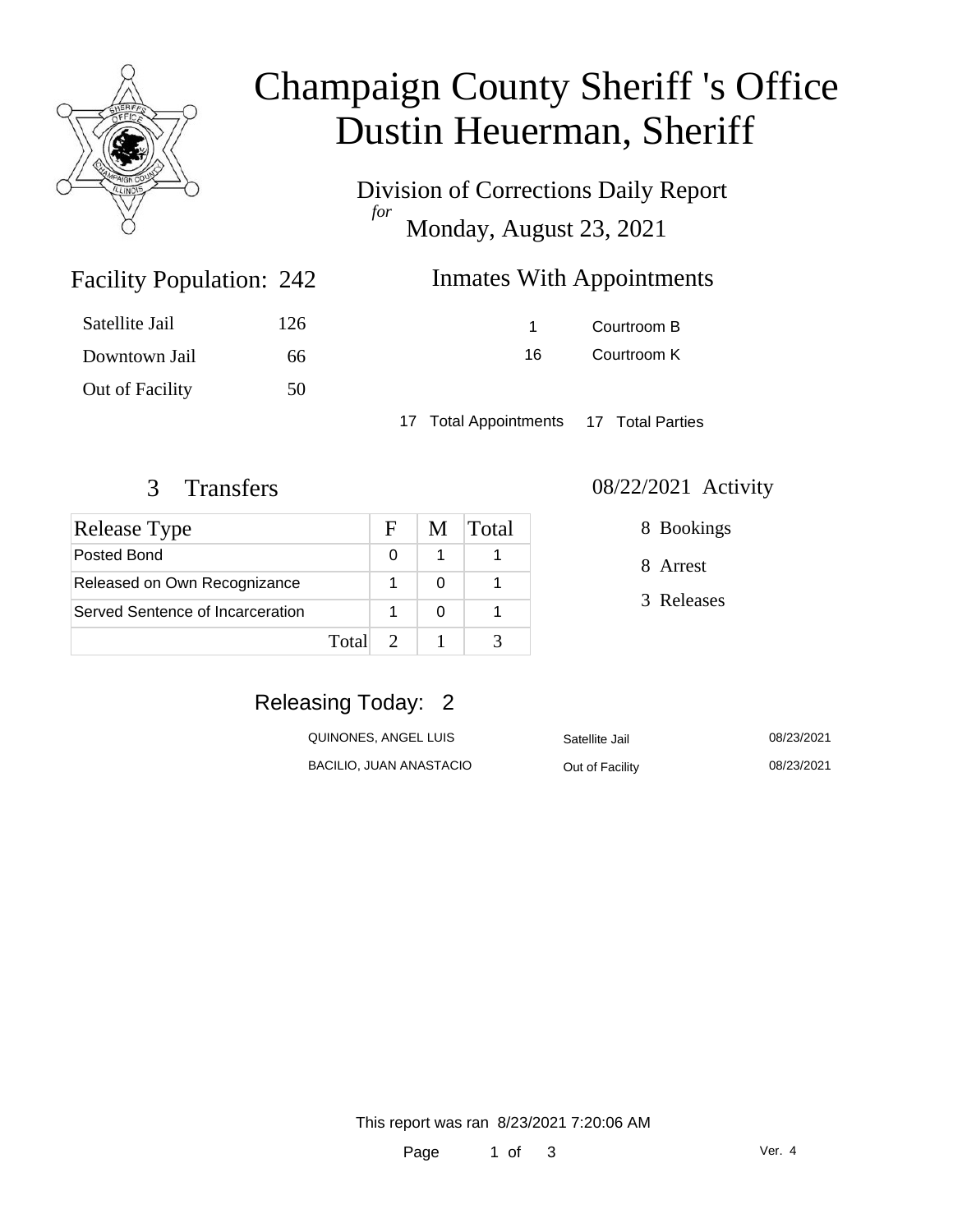

# Champaign County Sheriff 's Office Dustin Heuerman, Sheriff

Division of Corrections Daily Report *for* Monday, August 23, 2021

#### Custody Status Count

- Electronic Home Dentention 18
	- Felony Arraignment 16
		- Felony Other 4
	- Felony Pre-Sentence 6
		- Felony Pre-Trial 145
	- Felony Sentenced CCSO 8
	- Felony Sentenced IDOC 19
		- Hold Other 1
	- Misdemeanor Arraignment 4
		- Misdemeanor Pre-Trial 2
			- Petition to Revoke 4
			- Remanded to DHS 14
				- Traffic Pre-Trial 1
					- Total 242

This report was ran 8/23/2021 7:20:06 AM